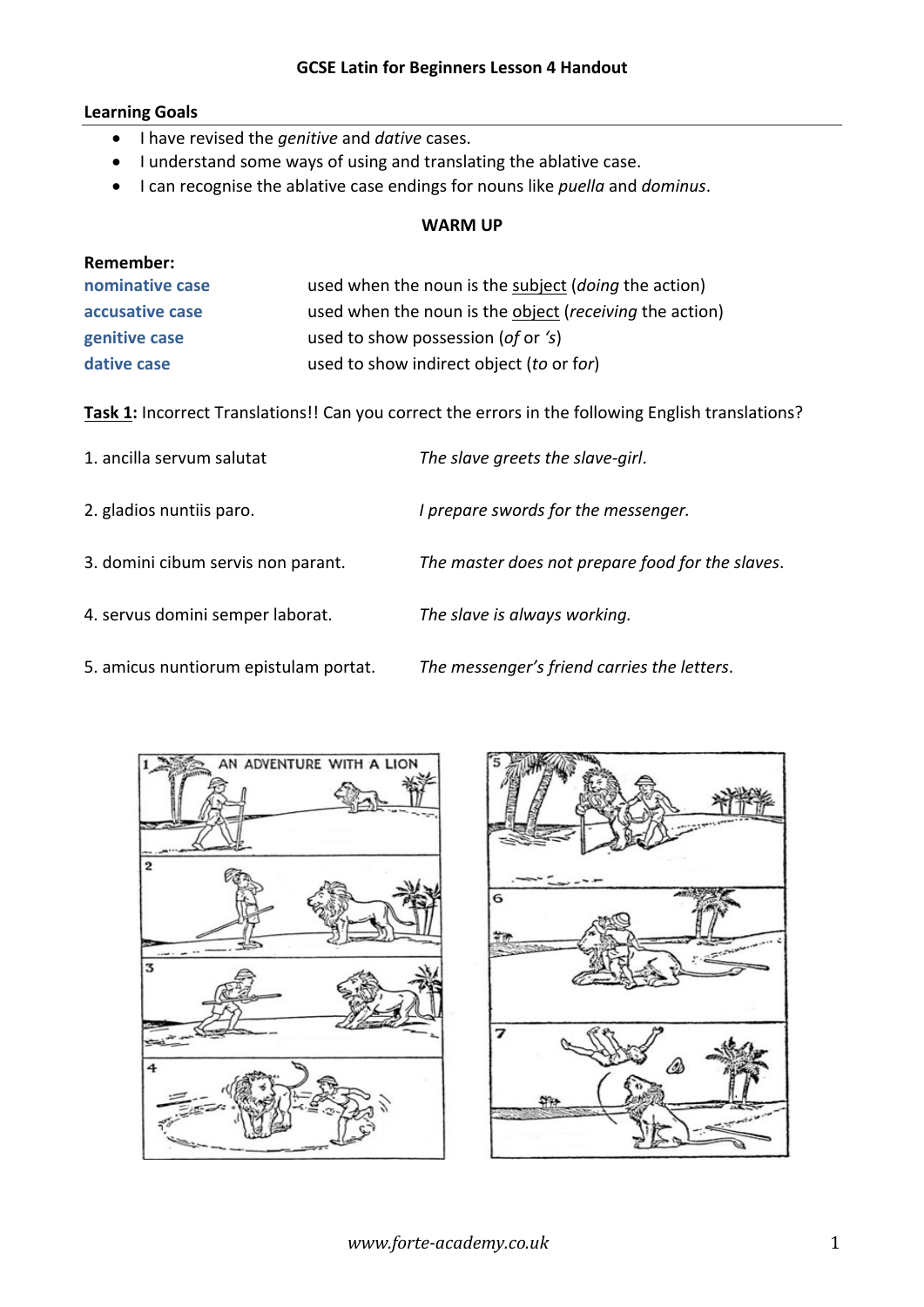## **GCSE Latin for Beginners Lesson 4 Handout**

# **NOUNS: ABLATIVE CASE**

The remaining one of the five main cases is the **ablative**. This case has a range of uses and meanings. If it appears by itself (without a preposition) it can mean **by, with** or **from**. Here are *puella* and *dominus* with the ablative added in:

|                |            | $1st$ declension             | $2nd$ declension |
|----------------|------------|------------------------------|------------------|
|                |            | girl                         | master           |
|                |            |                              | m                |
| sg             | nominative | puell-a                      | domin-us         |
|                | accusative | puell-am                     | domin-um         |
|                | genitive   | puell-ae                     | domin-i          |
|                | dative     | puell-ae                     | domin-o          |
|                | ablative   | puell- $\bar{a}$ (long $a$ ) | domin-ō          |
|                |            |                              |                  |
| p <sub>l</sub> | nominative | puell-ae                     | domin-i          |
|                | accusative | puell-as                     | domin-os         |
|                | genitive   | puell-arum                   | domin-orum       |
|                | dative     | puell-is                     | domin-is         |
|                | ablative   | puell-is                     | domin-is         |

• The a in the ablative singular of *puella* is pronounced long (whereas the -a in the nominative singular is short).

- Note that the dative and ablative singular of dominus are identical.
- The dative and ablative plural are the same for both *puella* and *dominus*.

In all instances where a word could be several different cases (e.g. puellae could be *gen sg, dat sg* or *nom pl*), judge which one it is from the **context**. You will need to think carefully about which translation out of *by*, *with* or *from* is best when you see a word in the ablative.

e.g. servus nuntium gladio necat

**Task 2:** a) Identify the **case** and **number** (singular/plural) required for the underlined part of the English sentence. b) Translate the underlined part into Latin.

| dative. s. | amicae (f) or amico (m). |
|------------|--------------------------|
|            |                          |
|            |                          |
|            |                          |
|            |                          |
|            |                          |
|            |                          |
|            |                          |
|            |                          |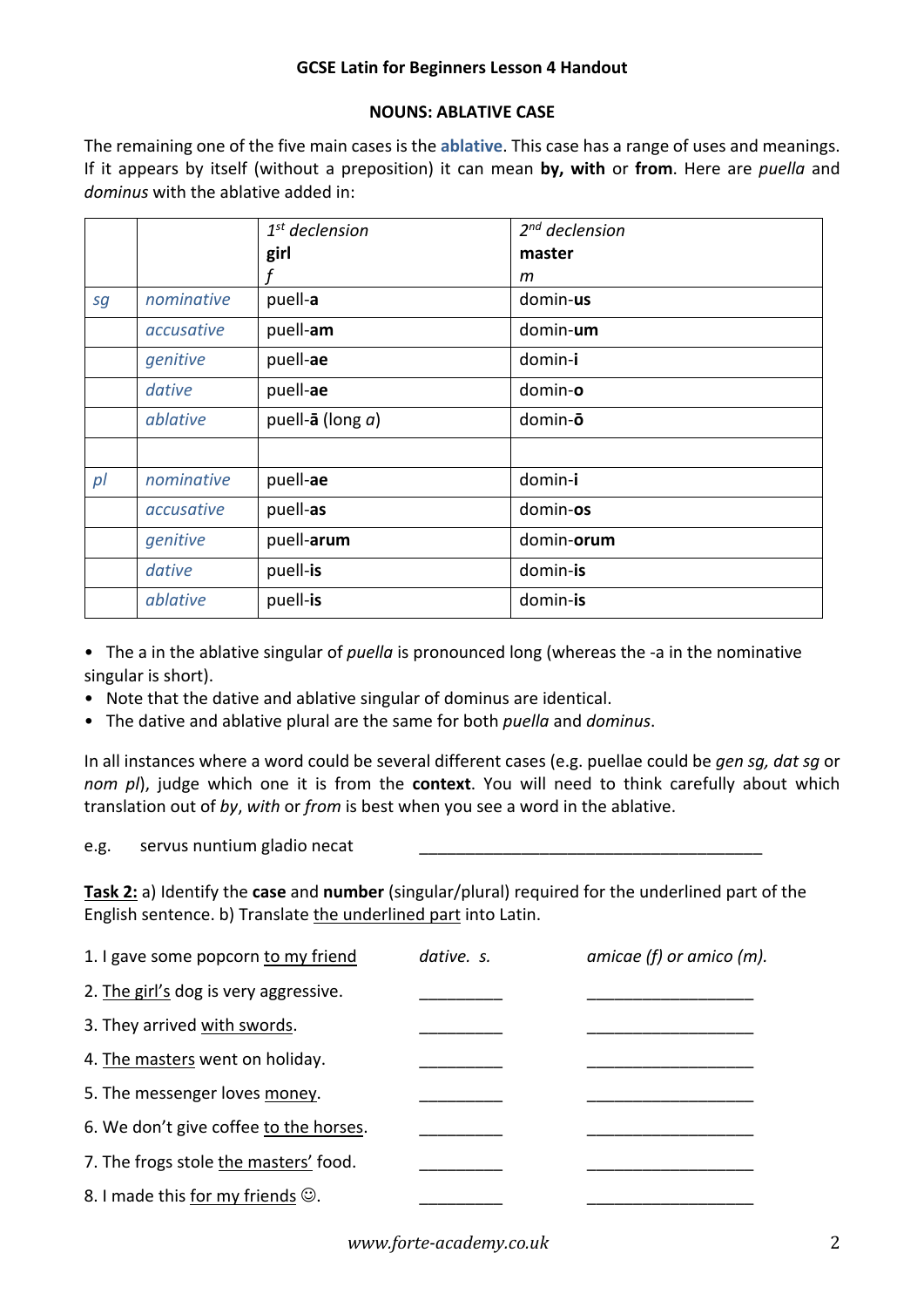### **GCSE Latin for Beginners Lesson 4 Handout**

# **PREPOSITIONS (2): WITH THE ABLATIVE**

More commonly, an ablative noun does not appear by itself but instead follows a **preposition** that takes the ablative case. In Lesson 3, we met five prepositions that are followed by a noun in the accusative case: *ad, circum, contra, in, per*. Prepositions can also be followed by the **ablative** case. Some important examples are:

|     | a/ab* from, away from      |
|-----|----------------------------|
|     | e/ex* from, out of, out    |
| cum | with (i.e. accompanied by) |
| in  | in, on                     |

\* *a* and *e* when the next word begins with a consonant. *ab* and *ex* when the next word begins with a vowel or h.

e.g. ancillae dominum e villa portant. nuntius ab insula navigat.

*in* can be followed by either the accusative or the ablative. There is an important difference in meaning:

in + *acc* = into (motion towards) in + *abl* = in/on (staying put in a place)

| e.g. | dominus in hortum ambulat.           |                              |  |
|------|--------------------------------------|------------------------------|--|
|      | The master walks into the garden.    | (i.e. he enters it)          |  |
|      | dominus in horto ambulat.            |                              |  |
|      | The master is walking in the garden. | (i.e. he is strolling in it) |  |

*cum* means *with* in the sense of *accompanied by* (e.g. a person). To say *with* in the sense of *using* a *thing* the ablative is used by itself, without a preposition (we call this the *instrumental* use):

e.g. cum puella ambulo.

amicum gladio neco

**Task 3:** a) Bracket off the prepositions + *ablative* nouns. b) Translate into English.

- 1. est nuntius in villa.
- 2. puellae feminam gladiis necant.
- 3. amicus ab insula nunc navigat.
- 4. ex horto cum amicis ambulatis.
- 5. servi dominum e villa portant.
- 6. non sunt villae in insula.
- 7. feminae in hortum cum puellis ambulant.
- 8. dominus contra amicum gladio pugnat.
- 9. in horto semper laboras.
- 10. puella a villa nunc ambulat.